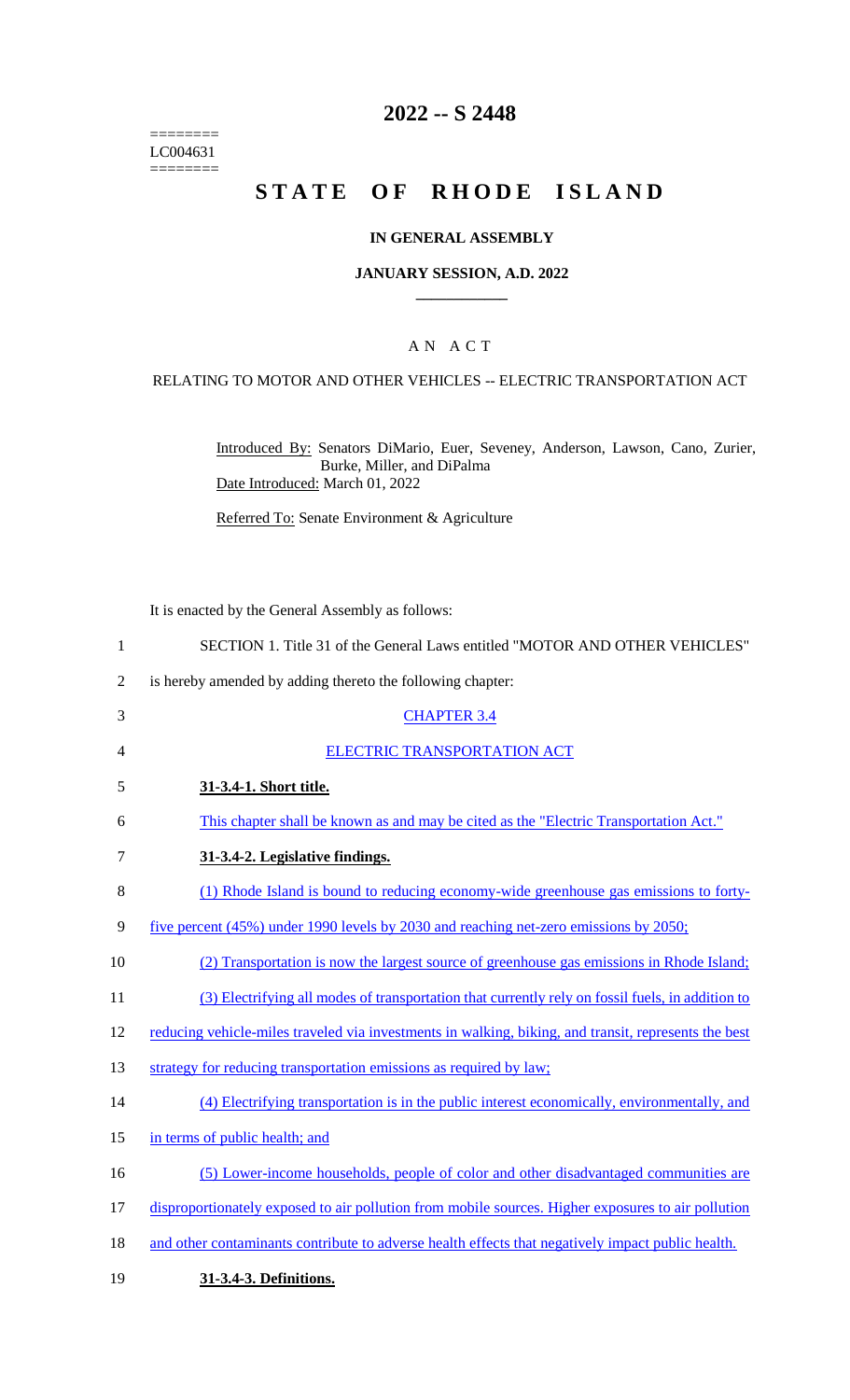1 As used in this chapter" (1) "2030 mandate" refers to the economy-wide enforceable target for greenhouse gas emissions reduction of forty-five percent (45%) below 1990 levels by 2030, as listed in chapter 6.2 of title 42. (2) "2030 target" refers to the target that: (i) One hundred percent (100%) of all public fleet vehicle procurements and vehicles in fleets that serve a public purpose of model year 2030 or later be electric vehicles, with one hundred percent (100%) of passenger and light duty vehicle acquisitions being electric by 2027; (ii) One hundred percent (100%) of school buses be electric vehicles by 2030; (iii) Thirty percent (30%) of all new medium- and heavy-duty vehicle sales in the state be 11 electric vehicles (as per the Multi-State Zero Emission Medium- and Heavy-Duty Vehicle Initiative Memorandum of Understanding signed by Governor Gina Raimondo on July 10, 2020); (iv) One hundred percent (100%) of all privately and commercially owned passenger and 14 light-duty vehicles of model year 2030 or later registered in Rhode Island be electric vehicles. (3) "Department" means to the state department of environmental management. 16 (4) "Electric vehicles" or "EVs" means vehicles that use energy stored in rechargeable battery packs and which have an electric range of at least twenty-five (25) miles. (5) "Electric vehicle supply equipment" or "EVSE" means a device or system designed and 19 used to specifically transfer electrical energy to a plug-in electric vehicle either as a charge transferred via a physical or wireless connection, by loading a fully charged battery or by other means. (6) "Emergency services vehicle" means any publicly-owned vehicle operated by a police officer in performance of their duties, any authorized emergency vehicle used for fighting fires or 24 responding to emergency fire calls, any publicly owned authorized emergency vehicle used by an emergency medical technician or paramedic, or used for towing or servicing other vehicles, or 26 repairing damaged lighting or electrical equipment, any motor vehicle of mosquito abatement, vector control, or pest abatement agencies and used for those purposes, or any ambulance used by 28 a private entity under contract with a public agency. (7) "Medium- and heavy-duty vehicles" or "MHDVs" means on-road motor vehicles with 30 a scale weight of over ten thousand pounds (10,000 lbs.). (8) "Motor vehicle fleet serving a public purpose" means a motor vehicle fleet of which a 32 portion is leased, rented, or contracted by the State of Rhode Island or a municipality or any political subdivision thereof from a person or entity other than the State of Rhode Island or a municipality 34 to provide a public service or for its own use, including school buses and paratransit vehicles.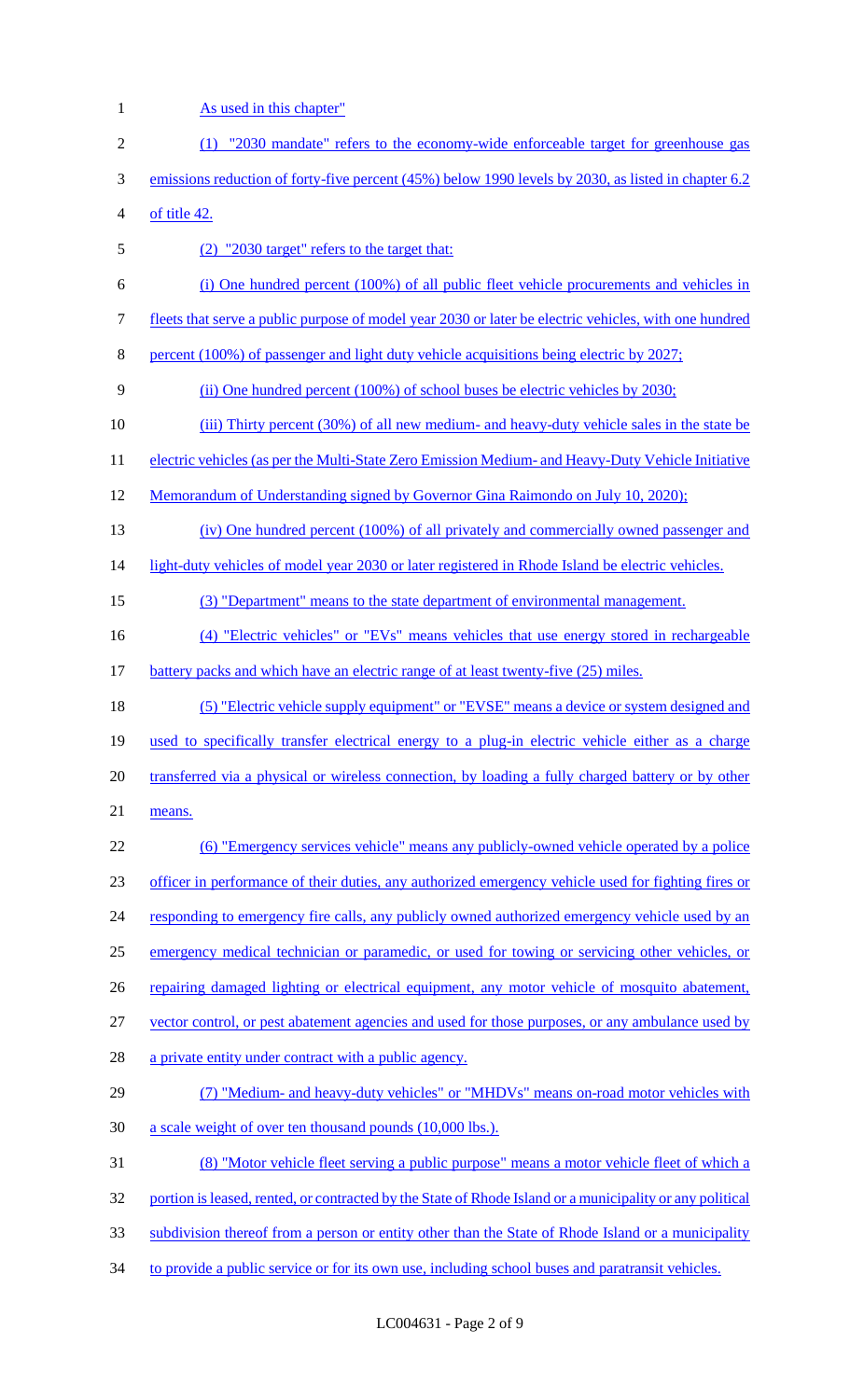(9) "Passenger and light duty vehicles" means on-road motor vehicles with a scale weight 2 of up to nine thousand nine hundred ninety-nine pounds (9,999 lbs) and three (3) or more wheels. Emergency services vehicles are not "passenger and light duty vehicles" for the purposes of this act. (10) "Public fleet vehicles" means vehicles in a motor vehicle fleet owned by the State of Rhode Island, a transportation authority, a school district, a public university, a quasi-public agency, or a municipality or in the shared ownership of multiple municipalities, or any political subdivision thereof. Public fleet vehicles include vehicles under the same ownership of the State of 9 Rhode Island or a municipality, even if a portion of the motor vehicle fleet is under the management 10 or control of separate secretariats, departments, agencies, or offices. (11) "Transition period" means the period beginning January 1, 2023, and ending December 31, 2040. **31-3.4-4. Advanced fuel economy standards.**  (a) The department shall adopt motor vehicle emissions standards based on California's 15 duly promulgated motor vehicle emissions standards, unless, after a public hearing, the department establishes, based on substantial evidence, emissions standards and a compliance program similar 17 to the state of California's will not achieve, in the aggregate, greater motor vehicle pollution 18 reductions than the federal standards and compliance program for any such model year. The department shall publicly issue detailed written findings before and after holding a public hearing 20 pursuant to this section and said hearing shall be subject to the provisions for public meetings contained in chapter 46 of title 42 ("open meetings"). A decision not to adopt said standards shall 22 apply as long as the federal standards and the standards of the state of California do not change. (b) The department shall promulgate regulations to ensure maximum motor vehicle 24 pollution reductions pursuant to the provisions of this section within one calendar year of the adoption of the advanced emission standards of the state of California. 26 (c) The provisions of this section are intended as minimum requirements of the state's motor vehicle emissions program and shall not limit the department's authority to adopt and 28 implement the stricter air quality regulations allowed under any other federal and state law. **31-3.4-5. Established goals of electric vehicle purchases.**  (a) It shall be a goal of the state that one hundred percent (100%) of new passenger cars and trucks model year 2030 or later offered for sale or lease, or sold or leased for registration in the 32 state shall be zero emissions by 2030. (b) On or before January 1, 2025, the department shall develop and propose regulations, consistent with relevant federal law, to achieve the 2030 target. Regulations adopted pursuant to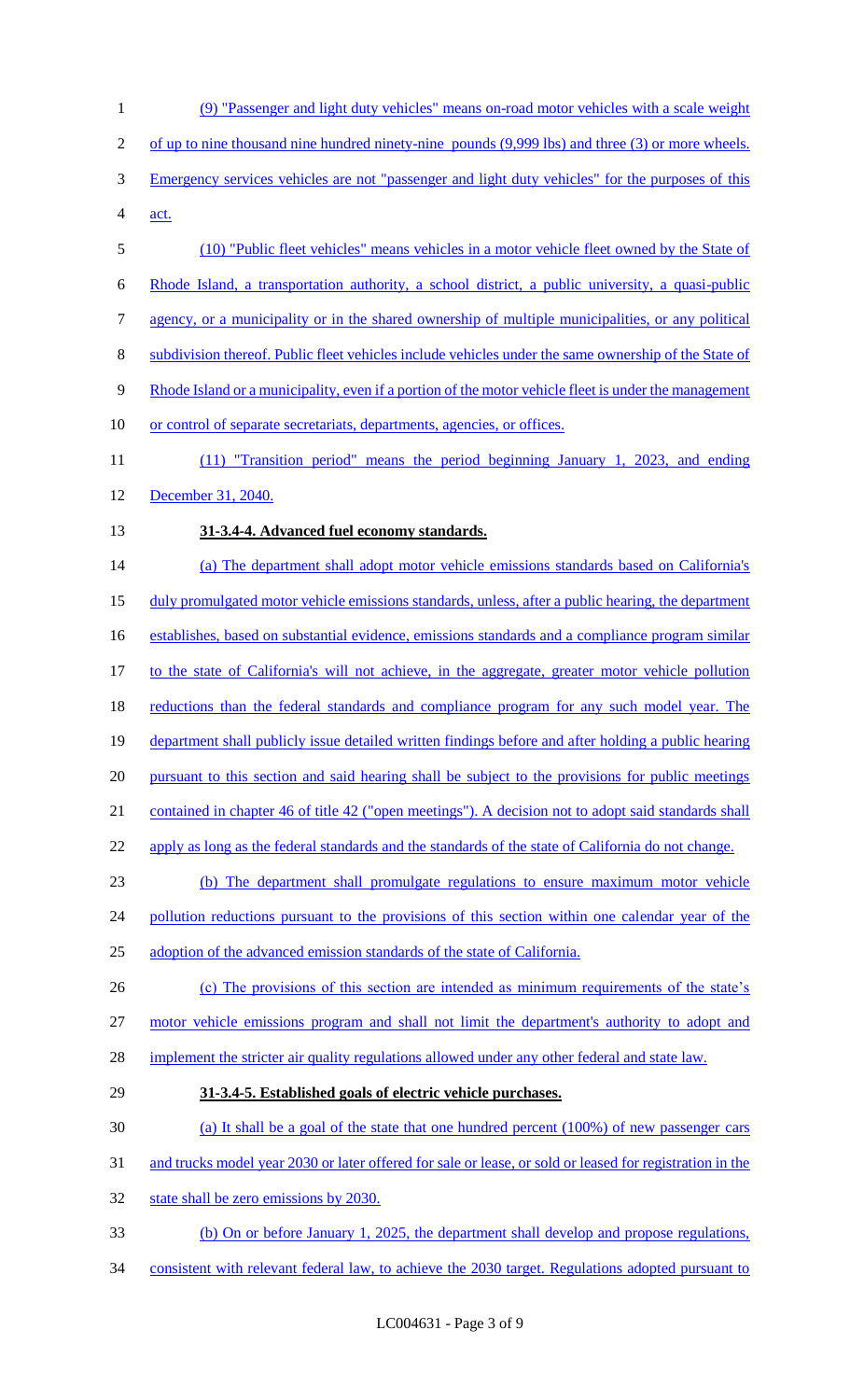| $\mathbf{1}$   | this law shall not include emissions regulations that differ from California emissions regulations     |
|----------------|--------------------------------------------------------------------------------------------------------|
| $\overline{2}$ | for the same vehicles or regulations that are otherwise preempted by federal law.                      |
| 3              | (c) To advance the transition to electric vehicles, the state must immediately:                        |
| $\overline{4}$ | (1) Direct the electric utilities to offer rate discounts for off-peak charging relative to on-        |
| 5              | peak charging that incorporate values for avoided energy and capacity costs, avoided transmission      |
| 6              | costs, avoided distribution costs, improved grid reliability, capacity benefits in the form demand     |
| $\overline{7}$ | induced price reduction effects (DRIPE), avoided greenhouse gas emissions, and public health           |
| 8              | benefits. Such discounts should be approved by the public utilities commission no later than June      |
| 9              | 30, 2023.                                                                                              |
| 10             | (2) Set interim sales targets to ramp up EV sales annually to reach one hundred percent                |
| 11             | $(100\%)$ by 2030;                                                                                     |
| 12             | (3) Establish incentives for the purchase of electric vehicles to replace the sale of new gas-         |
| 13             | powered cars;                                                                                          |
| 14             | (4) Establish incentives for the purchase of electric bikes to replace the sale of new gas-            |
| 15             | powered cars;                                                                                          |
| 16             | (5) Establish public fleet electrification requirements;                                               |
| 17             | (6) Establish a goal to reduce VMT in 2030 by at least four percent (4%) compared to 2019              |
| 18             | through investments in public transit and active mobility.                                             |
| 19             | (d) In furtherance of achieving the 2030 target, the department shall:                                 |
| 20             | (1) Design the policies in a manner that maximizes equity and the total benefits to the state          |
| 21             | and to those workers who participate in the EV transition, and provides for the just transition of     |
| 22             | workers (if any) negatively impacted by achievement of the 2030 target and minimizes costs and         |
| 23             | risks;                                                                                                 |
| 24             | Minimize the administrative burden of implementing and complying with these<br>(2)                     |
| 25             | policies;                                                                                              |
| 26             | (3) Rely upon the best available economic and scientific information and its assessment of             |
| 27             | existing and projected technological capabilities when adopting the policies required by this          |
| 28             | section;                                                                                               |
| 29             | (4) Coordinate achievement of the 2030 target across state and federal programs and                    |
| 30             | regulations;                                                                                           |
| 31             | (5) Consult with the office of energy resources, the department of transportation, investor-           |
| 32             | owned utilities, and quasi-municipal utilities in the development of the regulations insofar as they   |
| 33             | affect electricity providers in order to minimize duplicative or inconsistent regulatory requirements; |
| 34             | and                                                                                                    |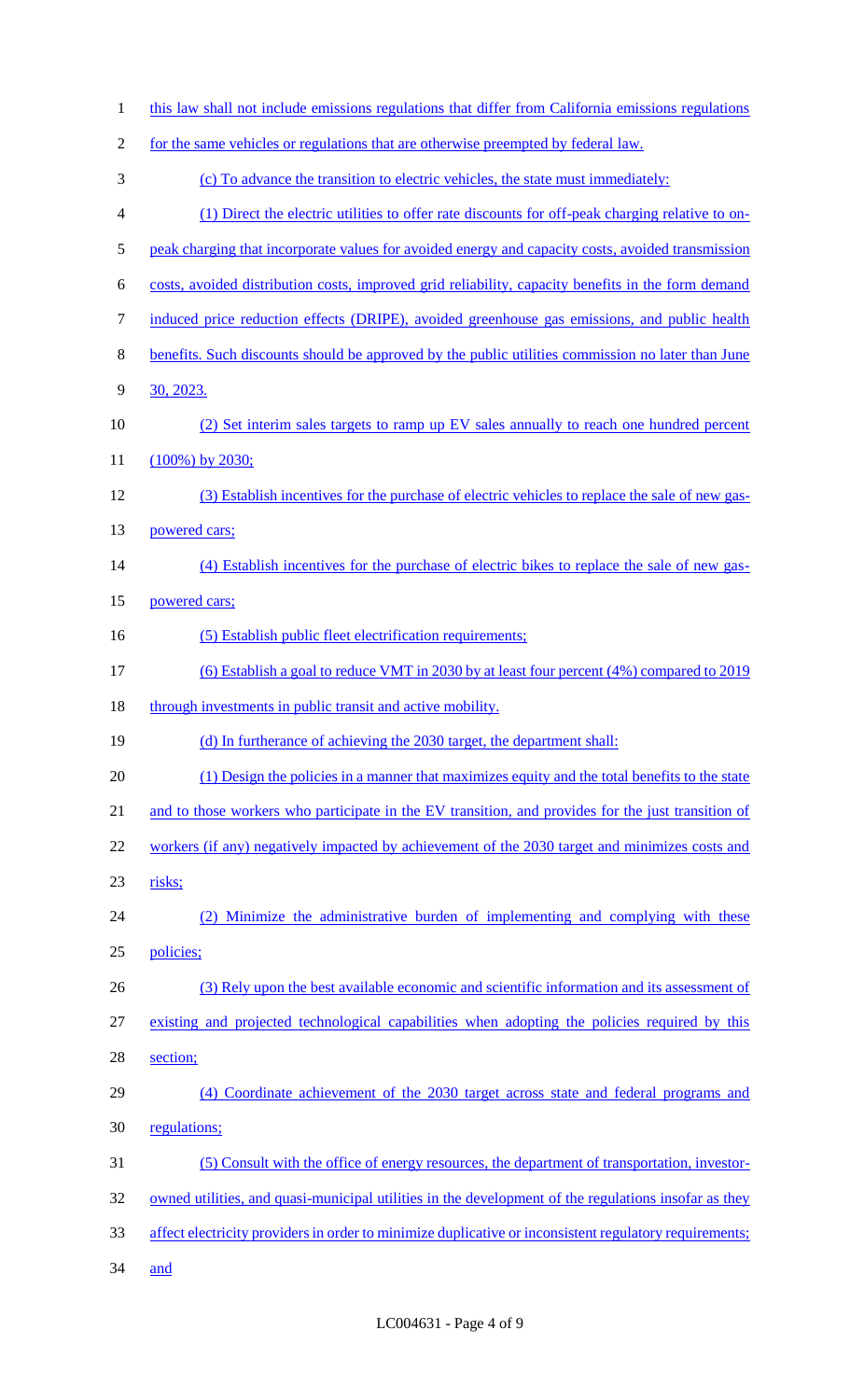(6) Revise rules adopted pursuant to this section and adopt additional rules to accelerate or otherwise facilitate the intent of this chapter. **31-3.4-6. Greenhouse gas emissions.**  (a) Concurrently with the immediate actions described in § 31-3.4-5, the state must include 5 the following in the 2025 update to the greenhouse gas emissions reduction plan. (b) The update to the 2025 plan must include, without limitation, the following elements 7 with regard to the achievement of the 2030 target: (1) The needed number of new and used electric and internal combustion engine vehicles registered in the state each year during the transition period to meet the 2030 target; (2) The predicted number of new and used electric and internal combustion engine vehicles 11 registered in the state each year during the transition period under existing state policy; (3) Electric vehicle charging infrastructure requirements; 13 (4) Electric grid upgrades/modifications where necessary; (5) An analysis of the distribution of burdens and benefits of this transition, including, but not limited to: an analysis of yearly job gains and losses during the transition period that would 16 result from achievement of the 2030 target; an analysis of the effect of the achievement of the 2030 17 target during the transition period on state transportation revenues, and recommendations as to 18 alternative sources of revenues to replace gas tax revenues; analysis of impacts of the 2030 target on equity, especially including disadvantaged and low-income communities, communities of color, and rural communities, and strategies for maximizing equity in implementation of the 2030 target; (6) A just transition strategy for those at risk of being negatively impacted by achievement of the 2030 target; (7) A strategy for ensuring that jobs created from the transition are well-compensated and 24 accessible to all; (8) An analysis of the 2030 target on costs of mitigating and cleaning up petroleum 26 pollution of our water, air, and land; (9) A strategy for harmonizing the achievement of the 2030 target with adoption of federal 28 or state passenger or light duty vehicle emissions standards pursuant to the federal Clean Air Act, while aiming to achieve vehicle electrification targets at the earliest feasible date; (c) In developing its plan, the department may rely on reasonable assumptions regarding 31 the cost of implementing electric vehicle technology based on anticipated economies of scale, 32 technology learning curves, and other generally accepted cost estimating techniques. (d) The department shall conduct a series of public workshops to provide interested parties 34 an opportunity to comment on the scoping plan, especially including disadvantaged and low-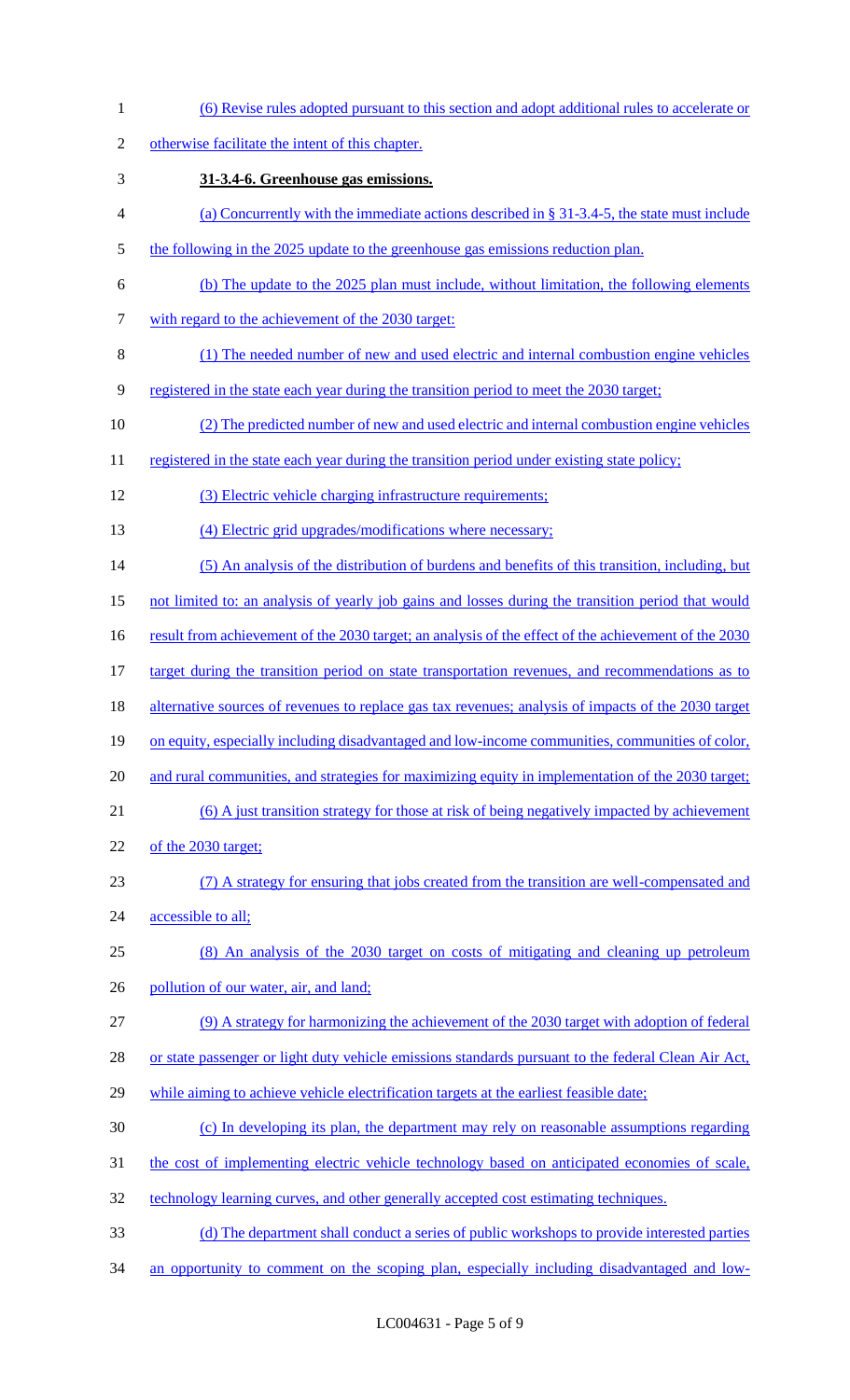### income communities, and communities of color.

 **31-3.4-7. Equity and environmental justice advisory board.**  (a) There shall be an equity and environmental justice advisory board to ensure that overburdened and underserved communities are able to provide meaningful input into decision- making processes relating to investment in clean transportation, including, but not limited to, electric vehicle infrastructure, public transit, and active mobility paths for walking and biking. The department shall establish an equity advisory board composed of diverse stakeholder groups to include one member of each of the state's health equity zones (HEZ), one member representing labor, one member representing environmental advocates, with a majority of the remaining 10 members being representatives of overburdened and underserved communities or populations, to 11 advise on decision making and equitable outcomes. The roles of the equity advisory board shall include: (1) Developing criteria for defining overburdened and underserved communities, building 14 on existing criteria and definitions, including, but not limited to, cumulative impacts on an affected geographical area and the criteria set forth in chapter 6.2 of title 42, where applicable; (2) Providing recommendations for policies that would ensure overburdened and underserved communities are not left behind in the transition to electric transportation, including, but not limited to: access to electric vehicle charging infrastructure; operation of electric transit buses in environmental justice areas; electrification of the commuter rail; incentive support for transition away from gas-powered cars to other low-carbon forms of mobility, including transit, electric bikes, and electric vehicles; (3) Developing metrics for evaluating how transportation investments included in the statewide transportation improvement plan, the 2022 update to the 2016 greenhouse gas emissions 24 reduction plan, and the 2025 plan discussed in § 31-3.4-6 contribute to reduction of greenhouse gas emissions and health-harming emissions in overburdened and underserved communities; 26 (4) Reviewing and revising strategies related to transportation by the Climate Change Coordinating Council (EC4); and (5) Providing recommendations for proposed investments from any dedicated funding source that specifically has the intention of reducing climate-warming and health-harming emissions from transportation. SECTION 2. Section 42-11-2.4 of the General Laws in Chapter 42-11 entitled "Department of Administration" is hereby amended to read as follows: **42-11-2.4. State Fleet Replacement Revolving Loan Fund.**

(a) There is hereby created as a separate fund within the treasury to be known as the state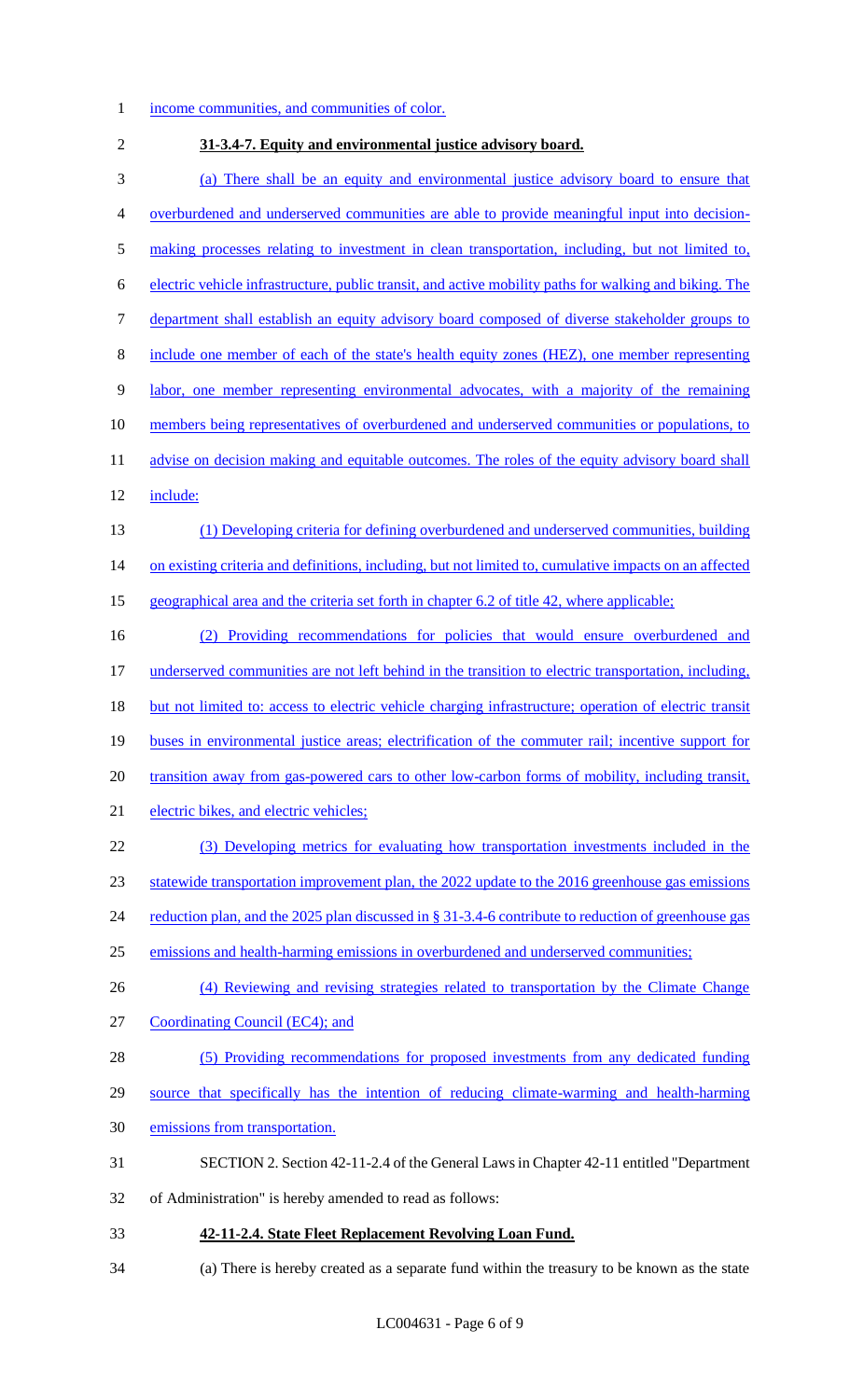fleet replacement revolving loan fund which shall be administered by the general treasurer in accordance with the same laws and fiscal procedures as the general funds of the state. This fund, hereafter referred to as the "revolving loan fund," shall consist of such sums as the state may from time to time appropriate, as well as money received from the disposal of used vehicles, loan, interest and service charge payments from benefiting state agencies, as well as interest earnings, money received from the federal government, gifts, bequests, donations, or otherwise from any public or private source.

 (b) This fund shall be used for the purpose of acquiring motor vehicles, both new and used, and vehicle-related equipment and attachments for state departments and agencies.

 (c) The proceeds from the repayment of any loans made for the purposes authorized under this chapter shall be deposited in and returned to the revolving loan fund in order to constitute a continuing revolving fund for the purposes listed above.

 (d) The office of state fleet operations of the Rhode Island department of administration shall adopt rules and regulations consistent with the purposes of this chapter and chapter 35 of title 42, in order to provide for the orderly and equitable disbursement and repayment of funds from the revolving loan fund.

 (e) Provided; however, a total of four million two hundred thousand dollars (\$4,200,000) shall be made available as a direct grant from the revolving loan fund for the required twenty percent (20%) match for the Rhode Island Public Transit Authority to obtain federal funds to purchase buses through FY 2017. Any such sums need not be repaid to the revolving loan fund.

 (f) Beginning in fiscal year 2023, the department of administration shall purchase or lease 22 an increasing number of zero-emission vehicles to replace existing fleet vehicles serving a public purpose due for replacement until 2027, by which one hundred percent (100%) of light-duty vehicle 24 procurements are zero-emission vehicles, and 2035, by which one hundred percent (100%) of

- vehicle acquisitions are zero-emission vehicles.
- (g) It shall further be a goal of the state that thirty percent (30%) of medium- and heavy-duty vehicle procurements, including, but not limited to, vehicles serving a public purpose and
- emergency services vehicles must be zero-emissions vehicles by 2030.
- 29 (h) On or before September 1, 2023, the department of administration shall complete a
- scoping plan for achieving the 2030 target. In developing the scoping plan, the department of
- administration shall consult with appropriate state agencies.
- (i) The scoping plan must include, without limitation, the following elements with regard
- to the achievement of the 2030 target:
- (1) Fleet assessment considering market availability, total cost of ownership, and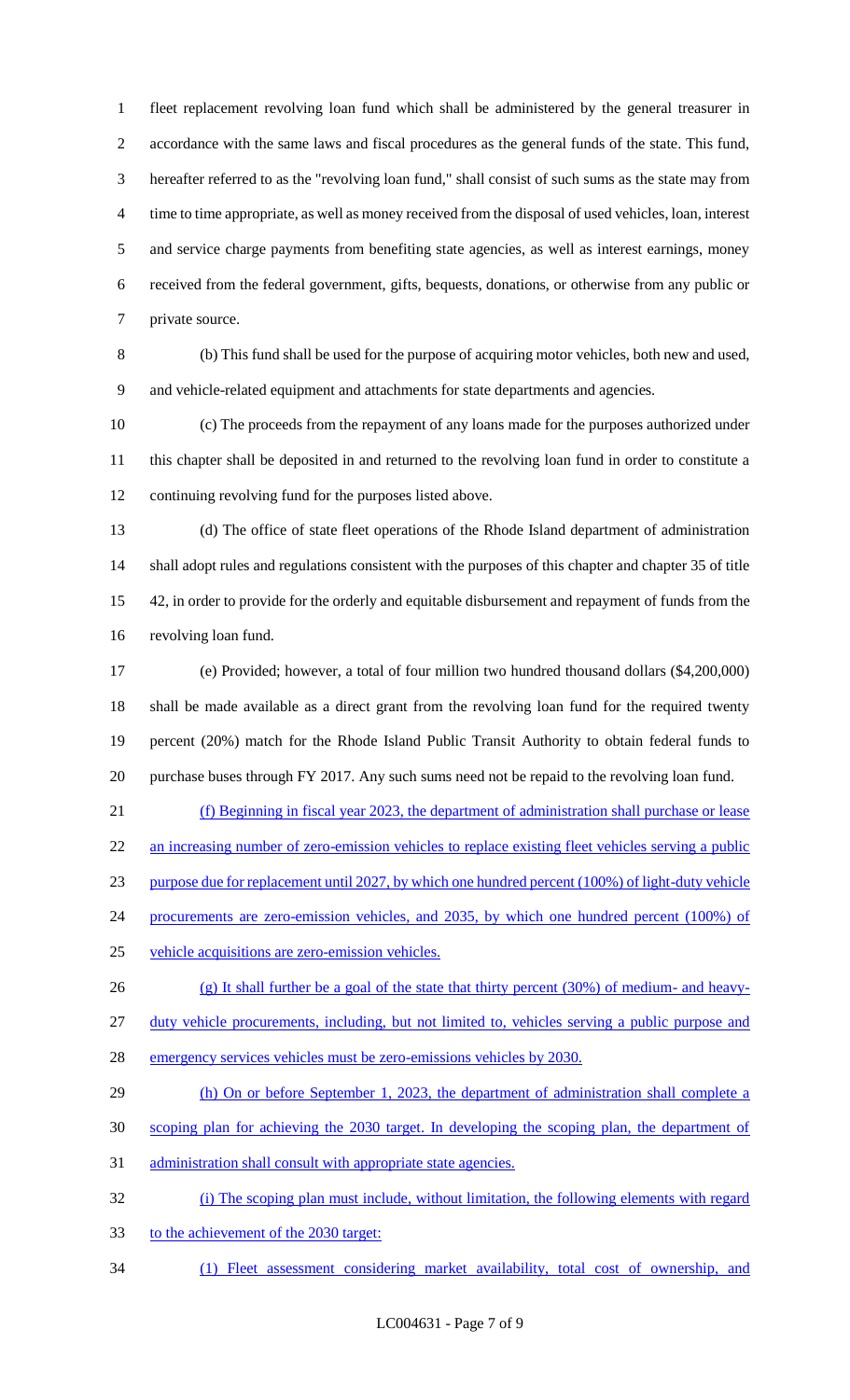- 1 anticipated retirement of all public vehicles to create a timeline for the number of EVs to be
- 2 electrified from now until 2030 for both state and municipal-operated public fleets;
- 3 (2) The amount, type, and general location of EVSE needed to provide fueling of state-
- 4 owned EVs during each year of the transition period, and predicted yearly investments required to
- 5 build out such charging infrastructure;
- 6 (3) An analysis of the electrical generation, transmission, and distribution upgrades
- 7 (including, but not limited to, distributed generation, storage, and bidirectional power flow) and
- 8 build-out required to provide fueling of EVs in the state during the transition period, and predicted
- 9 yearly and aggregate investment required to implement said upgrades;
- 10 (4) An analysis of how the grid resources can be optimized through utilization of control
- 11 strategies and/or rate structures to encourage smart charging and discharging of electric vehicles
- 12 during the transition period;
- 13 (5) Technical support to provide the analyses listed above for all motor vehicle fleets
- 14 serving a public purpose, including municipal vehicles.
- 15 SECTION 3. This act shall take effect upon passage.

======== LC004631 ========